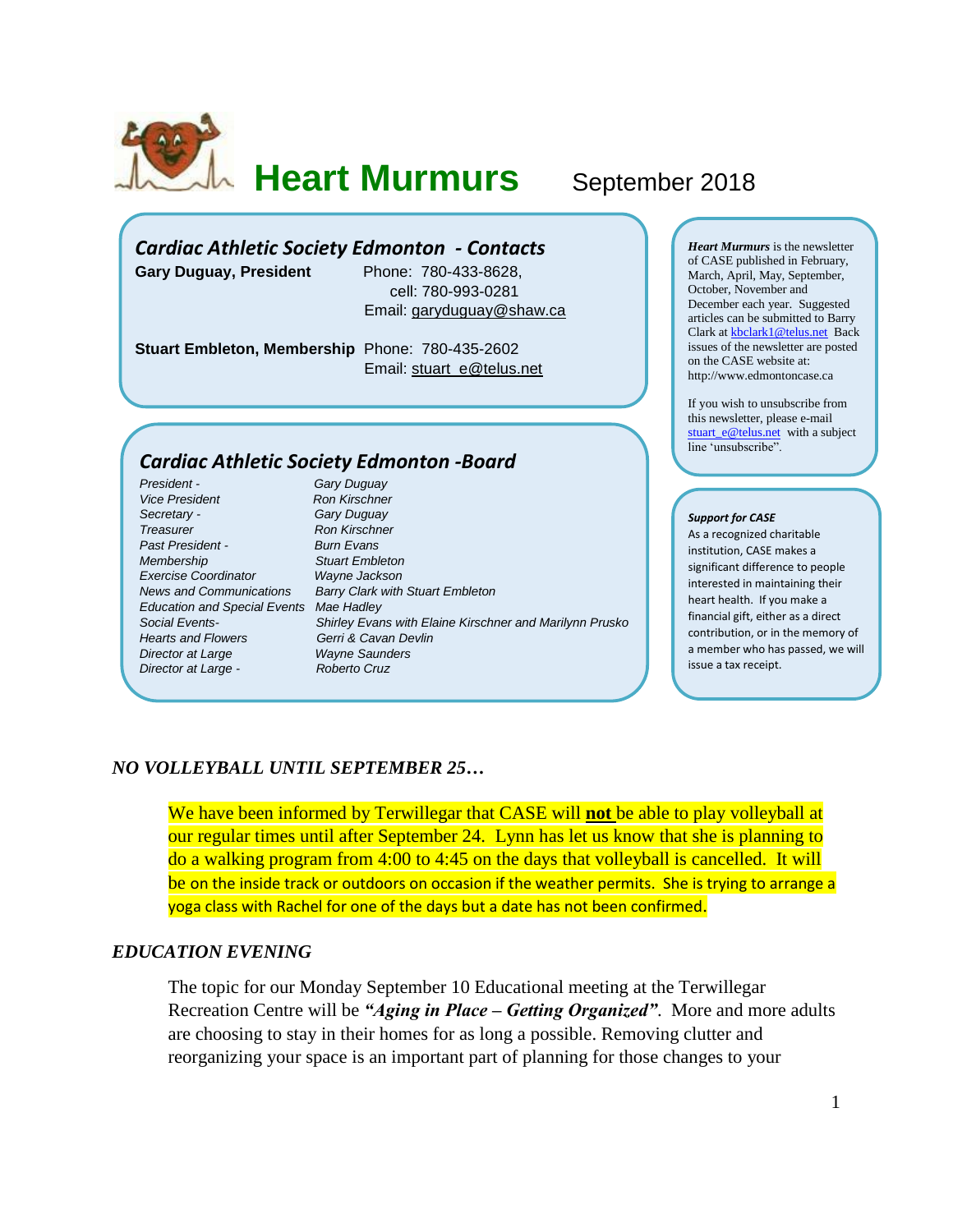lifestyle. Find out how to create a safer, clutter free living space to enjoy for many years to come.

The speaker will be Janice Mills, a Professional Organizer. She is a member of the Professional Organizers in Canada (Edmonton Chapter). She successfully completed the POC training program in October 2014. She was part of the Edmonton Executive as the Resource and Education Coordinator for the past four years. As well, in July 2014, she successfully completed the Advanced International Professional Organizing training program with QC Design School. Prior to becoming a professional organizer, Janice worked at a college with students with disabilities identifying learner needs, teaching strategies and coaching students towards independent learning. She believes that many of the skills she developed as an educator are also the essential tools for a professional organizer. Janice assists people to declutter and put organizing systems in place to create a well-organized and clutter-free home.

# *MARK THE DATES - Upcoming Talks (more details later)*

Mon. October 15 – **Eye Health as related to diseases and medication** – Dr. K Ford & Dr. K. Krol

Mon. November 19 – **Stress Management and Self Regulation** – Laurie Young who recently spoke to us on "Mindful Aging" and was well received.

Mae Hadley: Education Coordinator

# **WALKING FOR HEALTH**

Starting on Monday Sept 10, Lynn will be instructing a Walking for Health class at the Meadows Recreation Centre each Mondays between 11:45 am to 12:45 pm.

The Meadows is located at 2704-17 street. For CASE members, a current Terwillegar monthly membership covers this class...no extra costs. Each session includes warm up, stretching and light weights (by preference).

Benefits of regular or brisk walking are:

- Maintain a healthy weight
- Prevent or manage various conditions, including heart disease, high blood pressure and type 2 diabetes
- Strengthen your bones and muscles
- Improve your mood
- Improve your balance and coordination.

**The faster, farther and more frequently you walk, the greater are the benefits.**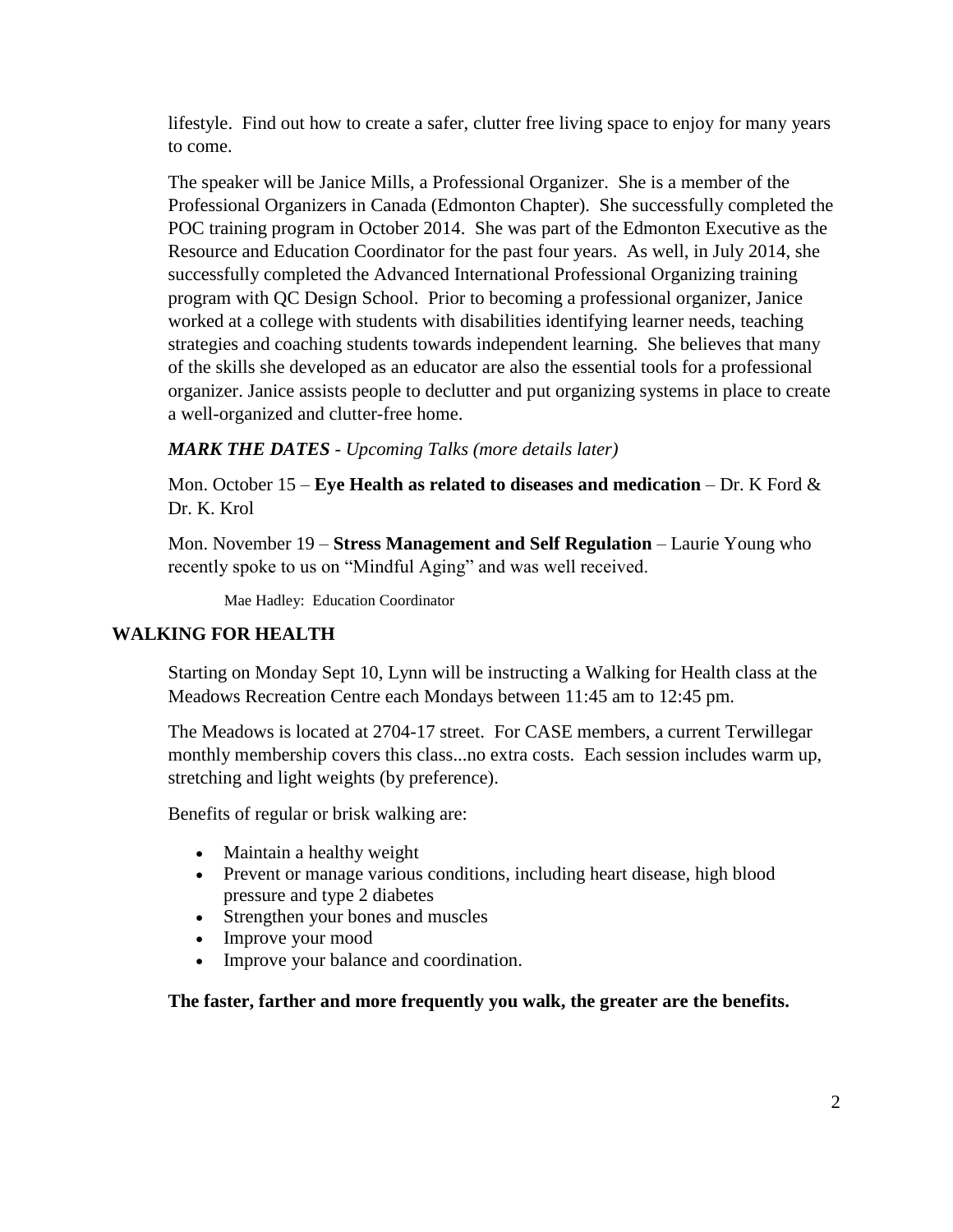## *ED ABEL GOLF TOURNAMENT*

The annual Ed Abel Golf Classic took place at Twin Willows Golf Course on July 12th. The weather was perfect. Sixty golfers took part in the tournament while 20 friends and relatives provided support from the sidelines.

This year, the best ball competition was won by the team led by team captain Kirsten Abel. Kirsten's team included, Melissa Abel, Bud Venne, Duane Dinville and Byron Dudley. Their total score was 7 under par. Congratulations to the winning team and to everyone who participated in keeping the tournament both fun and competitive.

CASE is very pleased with the support and increased turnout as the Ed Abel Golf Classic continues to grow each year. We are also very thankful for the generous donations made to CASE in Ed's name. Wayne would like to one again thank everyone who helped make this tournament a success.

"First, I'd like to thank Greg Abel for his generosity in supporting this event. It has to be mentioned that all the green fees, cart rentals, food and liquid refreshments as well as the swag bags were provided by Greg. For his generous support of CASE, Greg was presented with an Honourary Lifetime Membership in CASE.

A special thank you to Onnalee Kelley for procuring and labeling and packing of all swag bags and helping wherever she could in organizing the tournament. Also, we thank the following volunteers: Andrea Duguay and Tamara Fricke for organizing and presenting swag bags; Robert Cruz for selling mulligans; Andrea Duguay and Shirley Evans for their photos; Gary Duguay for helping me with registration and organization; and Burn Evans for making the CASE presentation to Greg Abel and.

I would like to take this opportunity to invite you to join us again in 2019. Next year's event will be held on Wednesday, July 10, 2019. Mark your calendars!

Wayne Saunders CASE Golf Coordinator

# *CASE GOLF TOURNAMENT*

The annual CASE golf tournament was held Wednesday, August 15th. Sixteen CASE golfers turned out to a beautiful (but smoky) afternoon of golf. This year's winners were:

- Gary Duguay Best Net score. (handicap score of minus 7).
- Gary Duguay, Neil Mungo and John Sieffert tied for best "gross" score of 45
- Gail Dunnigan Ladies longest drive
- Neil Mungo Mens longest drive
- Richard Schopff Longest Putt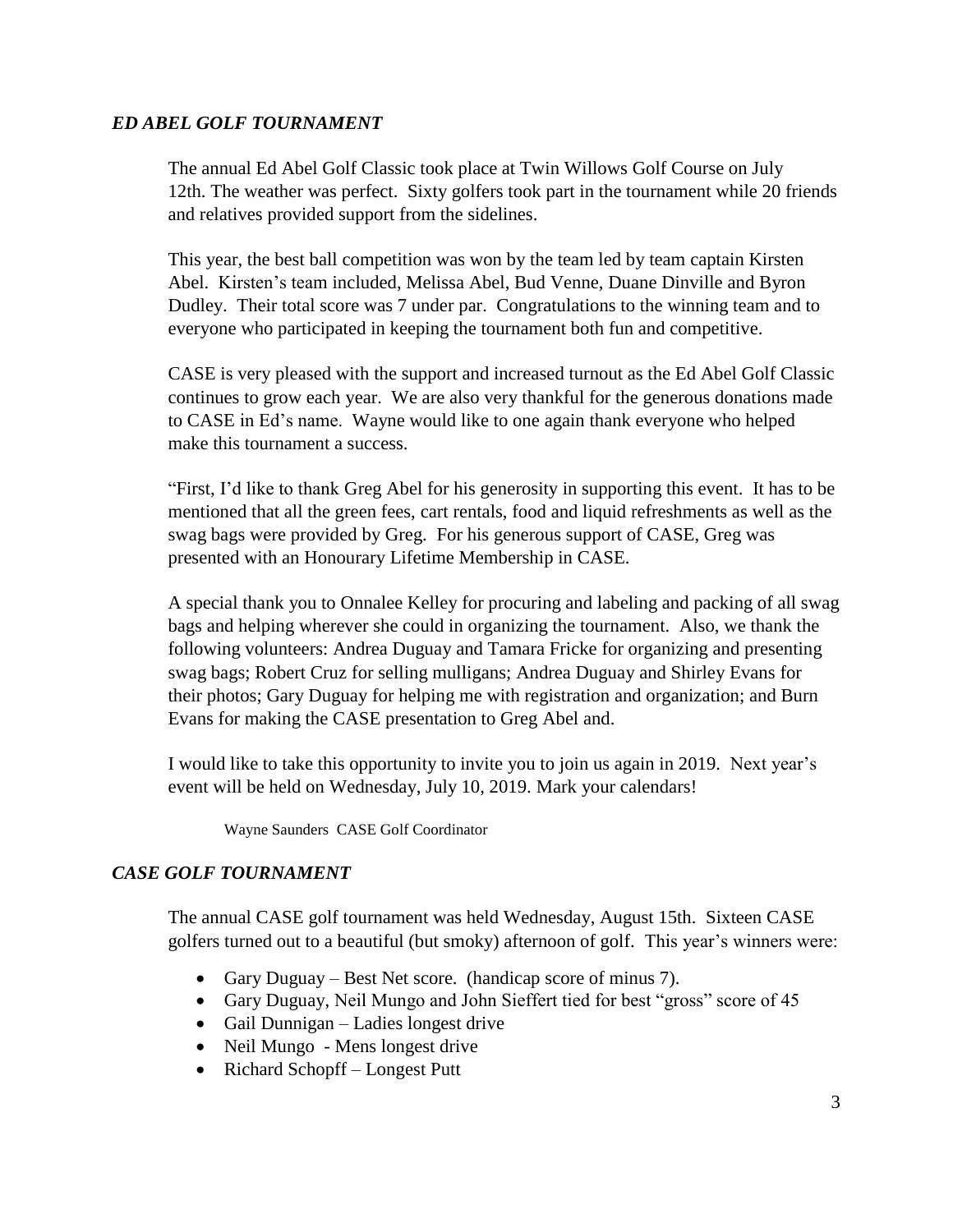• Bob Zuckerman – Closest to the pin

This year has been an extraordinary one with a high of twenty golfers one Wednesday. We will continue golfing each Wednesday as long as weather prevails.

Wayne Saunders CASE Golf Coordinator

### *DOUG ROBB*

Doug, a long-time member of CASE, passed away August 2, 2018 at age 92. Doug is remembered fondly by many CASE members for his friendship and support of the CASE exercise program and social activities. We will all miss him.

#### *HARNESSING BIG DATA TO DETECT HEART DISEASE*

Imagine a world in which a photo of your eye, taken with your smartphone, could determine your risk of a heart attack, and your smartwatch could estimate your odds of experiencing a stroke. Sounds pretty futuristic, right? In fact, preliminary studies showing the feasibility of both approaches have already been published. They're just two examples of the new wave of technology-based innovations (see "Transformative technologies") that are beginning to change health care as we know it.

"There are clear opportunities to improve our ability to screen, diagnose, monitor, and treat people with many diseases using advanced technologies," says Dr. Maulik Majmudar,

Currently, much of what we know about why people get heart disease comes from population

#### **Transformative technologies**

**Digital health:** Wearable, smartphone, and sensor-based technologies.

**Big data:** The aggregation of large amounts of health information and sophisticated analyses with artificial intelligence, machine learning, and natural language processing techniques.

**Precision health:** Approaches designed to identify risks on an individual level and determinants of wellness and illness.

studies. Researchers have followed groups of people over time, noted who had heart attacks or strokes, and then looked back at the people's health habits and characteristics to identify which ones correlated with those health outcomes. Doctors treat people based on these well-known risk factors, which include smoking, high cholesterol, and high blood pressure.

"But maybe there aren't just five to 10 risk factors, but 200," says Dr. Majmudar. Our brains have a finite amount of computational ability, but machine learning can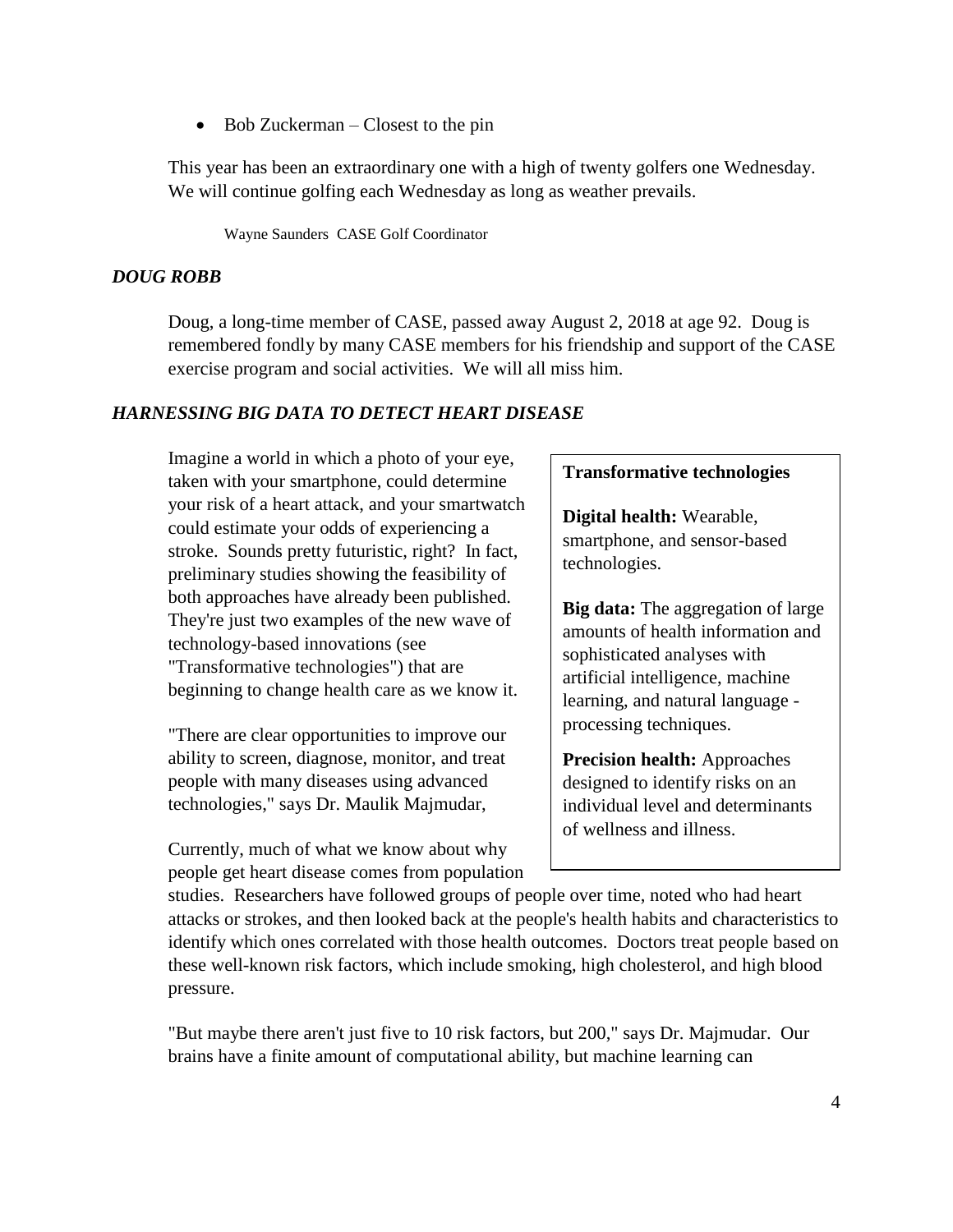accommodate a far larger number of variables. A computer can take millions of data points and come up with models that might predict risk much more precisely, he explains.

An algorithm (the set of rules that tells a computer what to do) can process all sorts of data. For example, it could analyze results from blood tests, the electrical tracings of a heartbeat (an electrocardiogram or ECG), images from a heart ultrasound (echocardiogram), cardiac stress tests, and genetic information. In the future, we might be able to capture all the health data in a person's electronic health record and process it with advanced machine learning.

In the cardiology realm, two promising applications include retina scans to predict heart disease and pulse monitoring to pick up atrial fibrillation. Experts also hope advanced technologies might one day discover better ways to noninvasively detect dangerous coronary artery blockages and better predict sudden cardiac arrest, when the heart suddenly stops beating without warning.

Blood vessels in the retina (the light-sensitive tissue at the back of the eye) reflect the health of blood vessels throughout your body. Researchers collected retina photos and other health data (such as age, blood pressure, and smoking habits) from more than 280,000 people. Then they used machine learning to create an algorithm to predict a person's risk of heart attack or stroke based on subtle differences in the vessels visible in the photos.

To test the algorithm, they compared retina photos from people who had a major cardiac event within five years of the photo with retina photos of people who had not. The algorithm was accurate 70% of the time. The findings were published in the March 2018 issue of *Nature Biomedical Engineering*.

"What's fascinating is that a single image of the retina is about as accurate for predicting a heart attack as using traditional risk factors, such as age, blood pressure, and cholesterol," says Dr. Majmudar. The model still needs to be validated in many more people. If it is proven accurate, a quick photo would be far simpler than getting a blood test and blood pressure measurement, he says.

Doctors have long sought a better way to detect atrial fibrillation (afib). This rapid, irregular heart rhythm often has no symptoms, but it raises the risk of stroke fivefold. Researchers wondered if the sensors found in smartwatches that track your heart rate could also detect afib. To find out, they studied 9,750 people in the Health eHeart study, including 347 people with afib. All used an Apple Watch, which routinely collects heart rate and step-count data.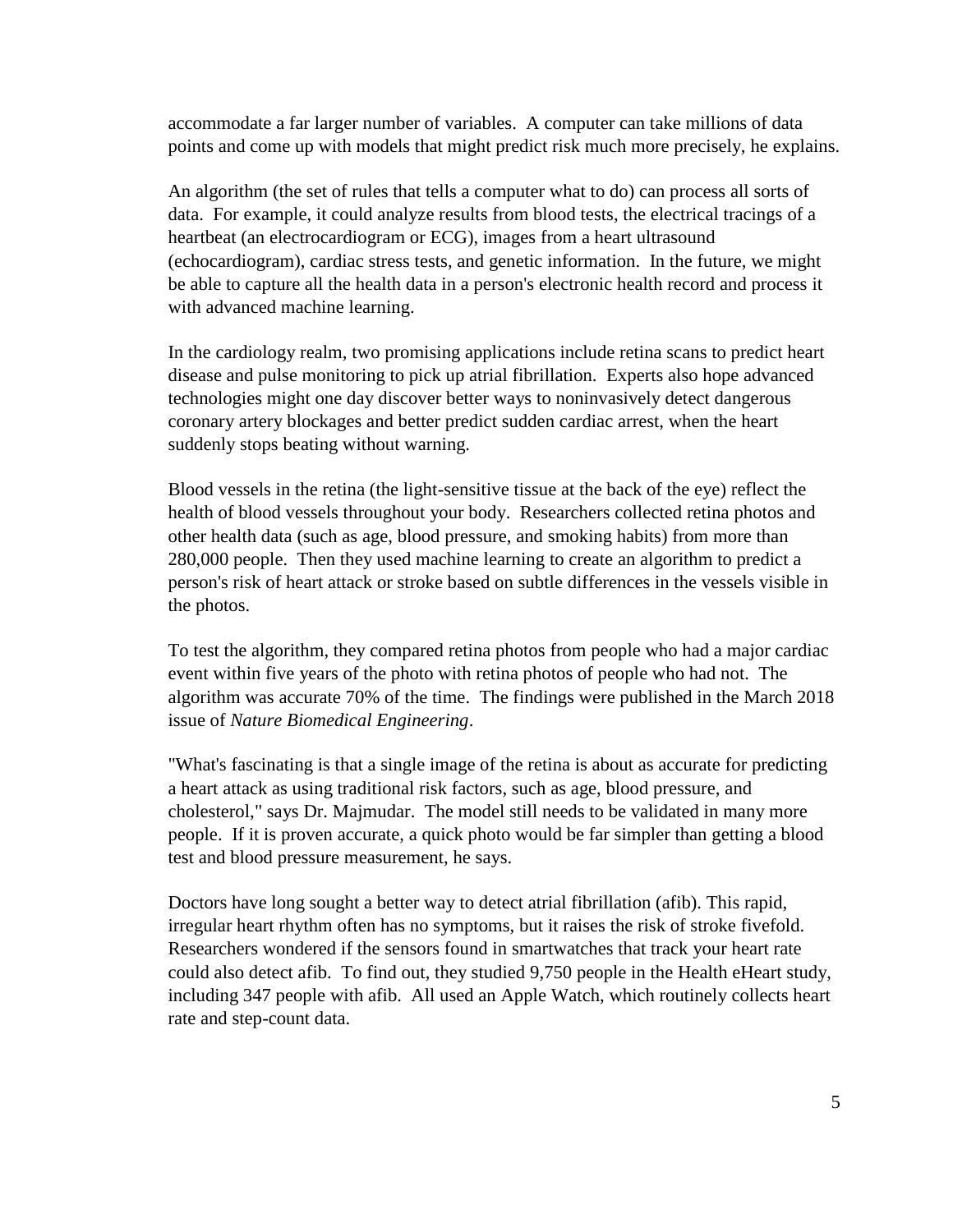These people provided the "big data" (more than 139 million measurements) that researchers used to train an app to detect afib. They then tested the app on 51 people with afib who were undergoing cardioversion, a treatment that uses drugs or electricity to restore a regular heart rhythm. Among this group, the app was very accurate when compared with a 12-lead ECG, the standard diagnostic test for afib. However, the app was only moderately effective when tested on 1,617 people with self-reported afib. This "proof of concept" study appeared online March 21, 2018, in *JAMA Cardiology*.

A much larger study launched in November 2017, the Apple Heart Study, is testing a different afib detection app on an Apple Watch in up to a half-million volunteers. If the app detects an irregular heart rhythm, the participant will receive a notification (via their watch and iPhone), a free consultation with a study doctor, and an ECG patch for additional monitoring. "If the study succeeds, it would be a tremendous advance and radically transform our approach to screening people for atrial fibrillation," says Dr. Majmudar. It's not unusual for people with afib to remain undiagnosed until they experience a stroke. Earlier detection would enable people to start taking anti-clotting medications to lower their risk, he says.